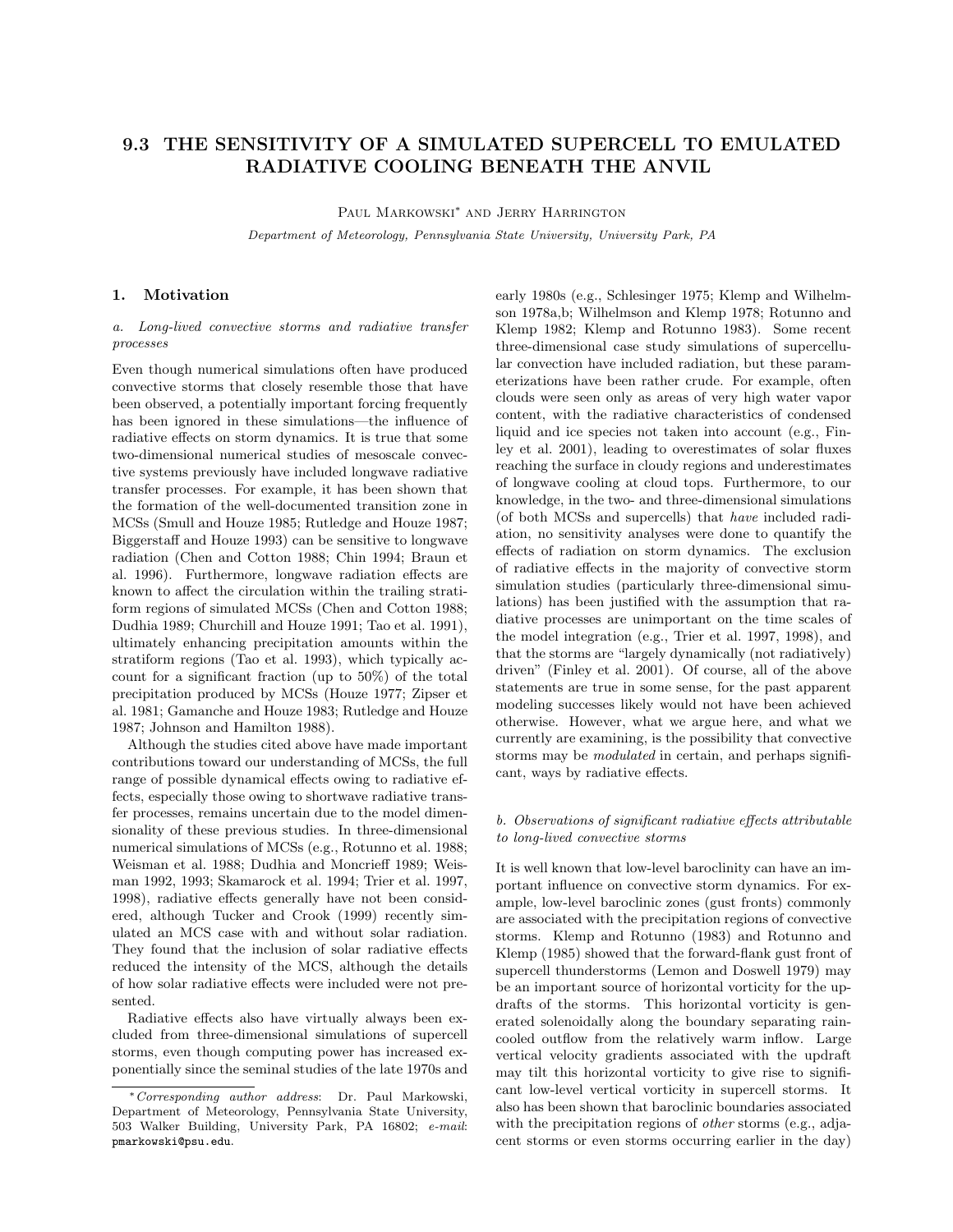may have similarly important dynamical consequences. For example, when a storm crosses the outflow boundary left behind by some other region of convection, the storm may ingest enhanced baroclinic horizontal vorticity residing along the outflow boundary, which may lead to rapid intensification of low-level rotation (and often tornadogenesis), following tilting and stretching of the augmented horizontal vorticity (Purdom 1976; Maddox et al. 1980; Weaver and Nelson 1982; Markowski et al. 1998a; Atkins et al. 1999; Rasmussen et al. 2000). Even subtle low-level static stability changes not associated with horizontal gradients are known to have significant impacts on storm behavior, and possibly even tornadogenesis (McCaul and Weisman 2001; Markowski et al. 2003a).

Although the potential dynamical importance of lowlevel baroclinic zones associated with the precipitation regions of convection is well-established, the dynamical significance of low-level baroclinic zones arising from radiative effects associated with convective storms previously have not been examined. Yet the magnitude of the low-level temperature perturbations and baroclinity due to anvil-generated radiative effects has been found to be comparable to the magnitude of baroclinity associated with storm-scale precipitation regions in at least some cases. This may not be entirely surprising. Even in stratiform precipitation events (e.g., those associated with coldair damming), radiative effects have been found, at least in a few cases, to exert a greater influence on the low-level stability and horizontal temperature gradients than latent cooling associated with the evaporation of precipitation (e.g., Fritsch et al. 1982).

Markowski et al. (1998b) showed that baroclinic zones arising from surface cooling beneath optically thick anvils may be capable of generating horizontal vorticity of the same order of magnitude as that which is often generated along the more extensively studied gust fronts, and also of the same magnitude as the horizontal vorticity associated with the mean vertical wind shear of the ambient, large-scale environment  $[O(10^{-2}) s^{-1}]$ . Such horizontal vorticity can be converted to vertical vorticity within storm updrafts via tilting, then amplified by stretching (Rotunno 1981; Davies-Jones 1984; Klemp 1987). Deep, persistent updraft rotation is the defining characteristic of supercell storms; thus, means of enhancing low-level horizontal vorticity may have important implications for the dynamics of such storms, in addition to the dynamics of other types of convective storms.

In the cases documented by Markowski et al. (1998b), temperature deficits as large as 5–6 K were found to develop within the anvil shadows. The temperature differences were observed to occur over horizontal distances of ∼25 km. The rate at which horizontal vorticity is generated by such a baroclinic zone exceeds  $0.02 \text{ s}^{-1}$ h<sup>-1</sup>. The temperature gradients and associated vorticity generation rates owing to the anvil shadows may be smaller than temperature gradients often associated with the gust fronts of convective storms ( $\sim$ 5 K km<sup>-1</sup>). However, parcel residence times within anvil-generated baroclinic zones (Markowski et al. estimated the time scales to be ∼1 h) would generally be larger than parcel residence times within the baroclinic zones associated with stormscale gust fronts (∼5–15 min), due to the larger horizontal scale of the anvil shadow compared to the scale of the precipitation region of the storm. Thus, the total horizontal vorticity generated baroclinically may be comparable to that produced by low-level outflow  $[O(10^{-2}) s^{-1}]$ .

One question that Markowski et al. (1998b) were unable to fully address was the depth over which the cooling and baroclinity developed. A few soundings indicated that the low-level baroclinity was likely several hundred meters in depth. Although it is not known how deep the baroclinity must extend for significant dynamical effects to arise, there is growing evidence that modifications of just the lowest few hundred meters of the environmental vertical wind profile may have profound effects on storm behavior (Wicker 1996; Markowski et al. 2003b). Lowlevel temperature modifications by anvils also affect the convective available potential energy (CAPE) and convective inhibition (CIN) of the storm environment. It is not known what effects these alterations may have on convective storm behavior when included in a numerical simulation. Furthermore, it is not known how the effects of baroclinic vorticity differ depending on whether the baroclinic vorticity has been generated within a region in which equivalent potential temperature  $(\theta_e)$  has been nearly conserved (as might be expected to be the case along gust fronts where cooling is largely due to evaporation of precipitation), or whether the baroclinic vorticity has been generated within a region in which  $\theta_e$  deficits also have been generated (as might be expected to be the case where cooling owes to radiative effects). Even the forward speed of the convective storm might reasonably be expected to affect the magnitude of the radiative effects, at least those related to surface cooling due to a reduction of incident shortwave radiation. For example, a rapidly moving storm with its attendant anvil will constantly be encountering warm ground that it will have to cool in order to develop surface temperature gradients. On the other hand, a stationary storm can shade the same ground for a longer period of time, thereby producing correspondingly larger surface temperature gradients. Conversely, the development of surface temperature gradients in storms due to low-level evaporative cooling is Galilean invariant, since the precipitation region (which produces the cooling) moves with the storm.

## 2. Numerical simulations with emulated radiative cooling

We have completed a pair of preliminary simulations in order to illustrate the potentially important effects of radiative transfer processes on convective storm dynamics. The relatively coarse-resolution demonstration simulations were conducted using version 4.5.2 of the Advanced Regional Prediction System (ARPS; Xue et al. 2000, 2001). The simulations were initialized with the composited sounding from the well-documented 20 May 1977 Del City, Oklahoma, storm (Ray et al. 1981; Johnson et al. 1987), which has been used in several other modeling studies (e.g., Klemp et al. 1981; Klemp and Rotunno 1983; Grasso and Cotton 1995; Adlerman et al. 1999; Adlerman and Droegemeier 2002). This sounding is char-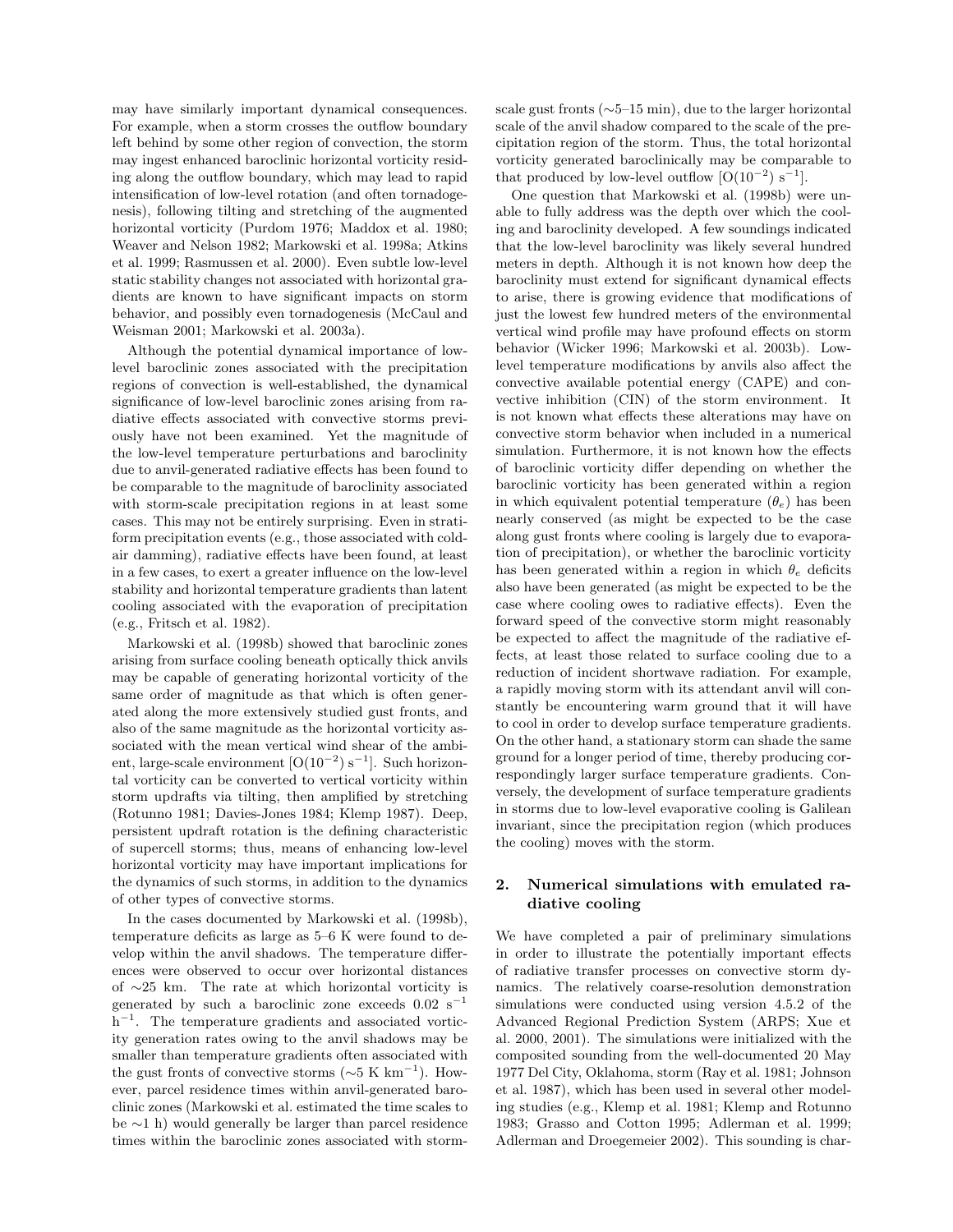acterized by a CAPE of approximately 2600 J  $\text{kg}^{-1}$  and a 0–3 km storm-relative helicity of approximately 150  $m<sup>2</sup>$  $s^{-2}$  (Fig. 1). The hodograph has been shifted by a mean velocity so that the mature, cyclonically rotating storm is nearly stationary. One of the demonstration simulations (the control) was run without surface physics and radiation. In the other demonstration simulation, radiative cooling due to anvil shading was emulated by prescribing a cooling rate to the skin temperature of 5 K  $h^{-1}$ at any grid point at which cloud water was present overhead. This skin cooling rate is similar to that observed by Markowski et al. (1998b). Low-level air temperatures were coupled to the skin cooling in this second simulation by the inclusion of surface sensible heat fluxes using simple bulk aerodynamic drag laws (latent and soil heat fluxes were not included). Though this emulation of radiative cooling is admittedly simple, it should suffice to illustrate the potential effects that radiative cooling under the anvil may have on storm dynamics. The domain was  $200\times200\times18$  km. The horizontal resolution was 1000 m, and the vertical resolution varied from 150 m in the boundary layer to 500 m near the tropopause. Only warm-rain (Kessler) microphysics is used for both of the idealized demonstration simulations. Though this microphysical simplification is not necessary for our demonstration, we choose to use warm-rain only for two reasons: computational expedience and, more importantly, neglecting ice processes leads to an anvil of smaller areal extent. Hence, if radiative cooling is important here, its importance will likely be amplified in the presence of a longer, thicker anvil. Neither simulation includes the Coriolis force.

The evolution of both experiments in the first hour is similar and will not be discussed in detail [see Klemp et al. (1981) for a more detailed discussion]. The initial updraft splits into anticyclonically (left-moving) and cyclonically ("right-moving"—note that the hodograph was shifted so that the right-moving storm would be nearly stationary) rotating cells approximately 20 min into the simulations. The cyclonically rotating cell dominates throughout the rest of the simulations, becoming a mature supercell approximately after 40 min have elapsed. By about 60 min, the supercell takes on a nearly steadystate character in both simulations, with a persistent midlevel (3–7 km) mesocyclone and updrafts greater than  $30 \text{ m s}^{-1}$ .

The purpose of the demonstration simulations is to show that, beyond roughly the first 60 min, there are significant differences between the two supercellsdifferences that can only be due to effects associated with the emulated anvil shading. Our goal is not to present detailed diagnostics of the model output here, elucidating the precise dynamics responsible for the simulation differences, for this is one of the goals of our ongoing research. Our goal here is only to show that radiative effects associated with cirrus anvils can have a significant impact on convective storm characteristics.

Figs. 2 and 3 show the cloud water isosurface and lowlevel wind vectors, isotherms, and rain water fields for the control and emulated anvil shading simulations, respectively. The surface cooling beneath the anvil is readily identifiable in Fig. 3 (cf. Fig. 2). Although the temperature deficits beneath the anvil might be considered to be small (only  $1-3 K$ ) and shallow (see Fig. 1), the expansive region of surface cooling in the storm inflow had an effect on subsequent storm morphology that can be regarded as substantial. For example, the time series of vertical velocity and vertical vorticity (Fig. 4) have large differences, with the maximum vertical velocity (low-level vertical vorticity) values observed during the simulations differing by 20% (100%) at times.

The supercell simulated without radiative effects generally has much stronger low-level rotation compared to the supercell simulated with the emulated anvil shading effect (Fig. 4). The near-surface vector wind fields are quite different at  $t = 2$  h (Figs. 2 and 3), with the stronger rotation clearly evident in the control simulation. In fact, the differences in the near-surface vector wind fields in the simulated storms are much larger than those that have been observed between tornadic and nontornadic supercells (Blanchard and Straka 1998; Trapp 1999; Wakimoto and Cai 2000; Markowski et al. 2002). The low-level potential temperature fields, and especially the orientation and magnitude of the gradients, in close proximity to the storms, had readily discernible differences (Figs. 2 and 3); thus, it is not surprising that large kinematic differences (e.g., the vertical vorticity differences) would result, given the well-known relationship between temperature gradients, horizontal vorticity modulation, and vertical vorticity generation by tilting.

We reiterate that a detailed investigation of the causes of these differences is beyond what we can do for demonstration purposes, but that the results displayed in Figs. 2, 3, and 4 quite clearly indicate that substantial modifications of storm behavior can be brought about by radiative processes. In this pair of example simulations, it appears as though low-level cooling beneath the anvil has had a detrimental effect on the convective storm. In other cases, e.g., cases in which the orientation of the low-level inflow with respect to the low-level baroclinity is more favorable, it is quite possible that anvils could have an enhancing effect on a convective storm.

A few additional comments are in order concerning the demonstration simulations. The long-lived supercell storms simulated in the pair of demonstration simulations were nearly stationary. Thus, it might seem that the simulation with emulated radiative cooling perhaps exaggerated the effect of anvil shading, due to shading of the same region for a long duration. However, the surface temperature deficit and associated horizontal baroclinity beneath the anvil, even after 3 hours (not shown), were not as large as has been observed. Furthermore, the hodograph structure (Fig. 1) was not ideal—not only did low-level inflow parcels fail to spend much time in the anvil-generated baroclinic zone, but the baroclinic zone itself was situated so that inflow entering the updraft did not pass through the (southern) portion of the baroclinic zone that would have augmented the horizontal vorticity associated with the base state vertical wind shear. Instead, the horizontal vorticity produced by the anvil-generated baroclinic zone actually opposed the horizontal vorticity associated with the base state vertical wind shear. Perhaps this is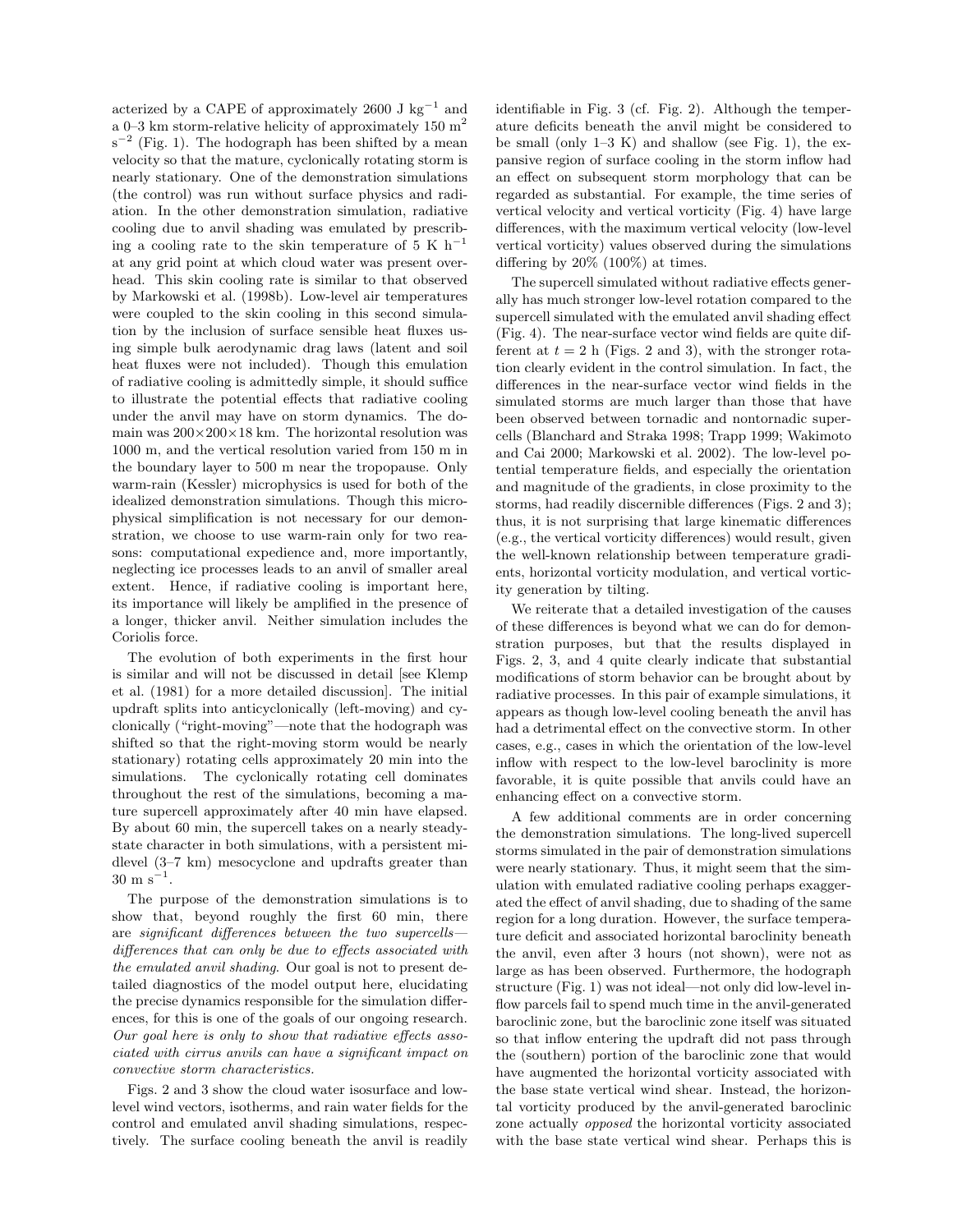

Fig. 1. Skew T-log p diagram (left) and hodograph (right) used to initialize the demonstration simulations. The dashed low-level temperature profile on the sounding indicates the temperature profile at location A in Fig. 3 (within the anvil shadow). Units on the hodograph are m s<sup>−1</sup>, and open circles (every other one is labeled in km) are placed along the hodograph at 1 km intervals.

why the storm associated with low-level anvil baroclinity had weaker near-surface rotation. Or, perhaps there are other reasons that will be discovered upon completing future diagnostics, such as increased CIN in the inflow. It is also worth noting that the demonstration simulations did not include ice physics. The inclusion of ice physics leads to the production of more expansive anvils (and therefore more expansive surface temperature modifications) compared to the warm-rain microphysical parameterization used for the demonstration simulations (Gilmore and Wicker 1998). Given the above-noted departures from what might be considered to be much more ideal conditions for magnifying the importance of anvil radiative effects on convective storms, we believe that the demonstration simulations *quite conservatively* indicate that radiative effects can have a significant effect on convective storms.

It does not seem likely that radiative effects would be important in all convective storms. For example, short-lived storms probably would not be affected by radiatively-cooled shadow regions, owing to their relatively brief duration and small anvils. On the other hand, long-lived storms might be more prone to radiative effects on their dynamics, owing to their larger anvil canopies and longer storm time scales. Furthermore, long-lived storms tend to occur in environments containing large vertical wind shear, which promotes storm organization and longevity. Large vertical wind shear typically is associated with strong storm-relative winds at anvil level, leading to the formation of long anvils in the downstream direction, overlying the storm inflow region, where surface shading effects may have the largest impact. Also, the most dangerous convective storms often are isolated, and thus may have a well-defined anvil shadow edge and associated low-level baroclinity.

### 3. Work in progress

The preliminary work summarized herein represents the first step of a larger effort to explore the effects of radiative transfer processes on isolated convective storms. Our next step is to include radiative effects and more sophisticated microphysics in a series of simulations designed to establish bounds on the magnitude of radiative effects on long-lived convective storms, as well as the nature of these effects and how these effects depend on storm morphology and the ambient environment.

#### REFERENCES

- Adlerman, E. J., and K. K. Droegemeier, 2002: The sensitivity of numerically simulated cyclic mesocyclogenesis to variations in model physical and computational parameters. Mon. Wea. Rev., 130, 2671–2691.
- Adlerman, E. J., K. K. Droegemeier, and R. Davies-Jones, 1999: A numerical simulation of cyclic mesocyclogenesis. J. Atmos. Sci., 56, 2045–2069.
- Atkins, N. T., M. L. Weisman, and L. J. Wicker, 1999: The inuence of preexisting boundaries on supercell evolution. *Mon. Wea. Rev.*, 127, 2910–2927.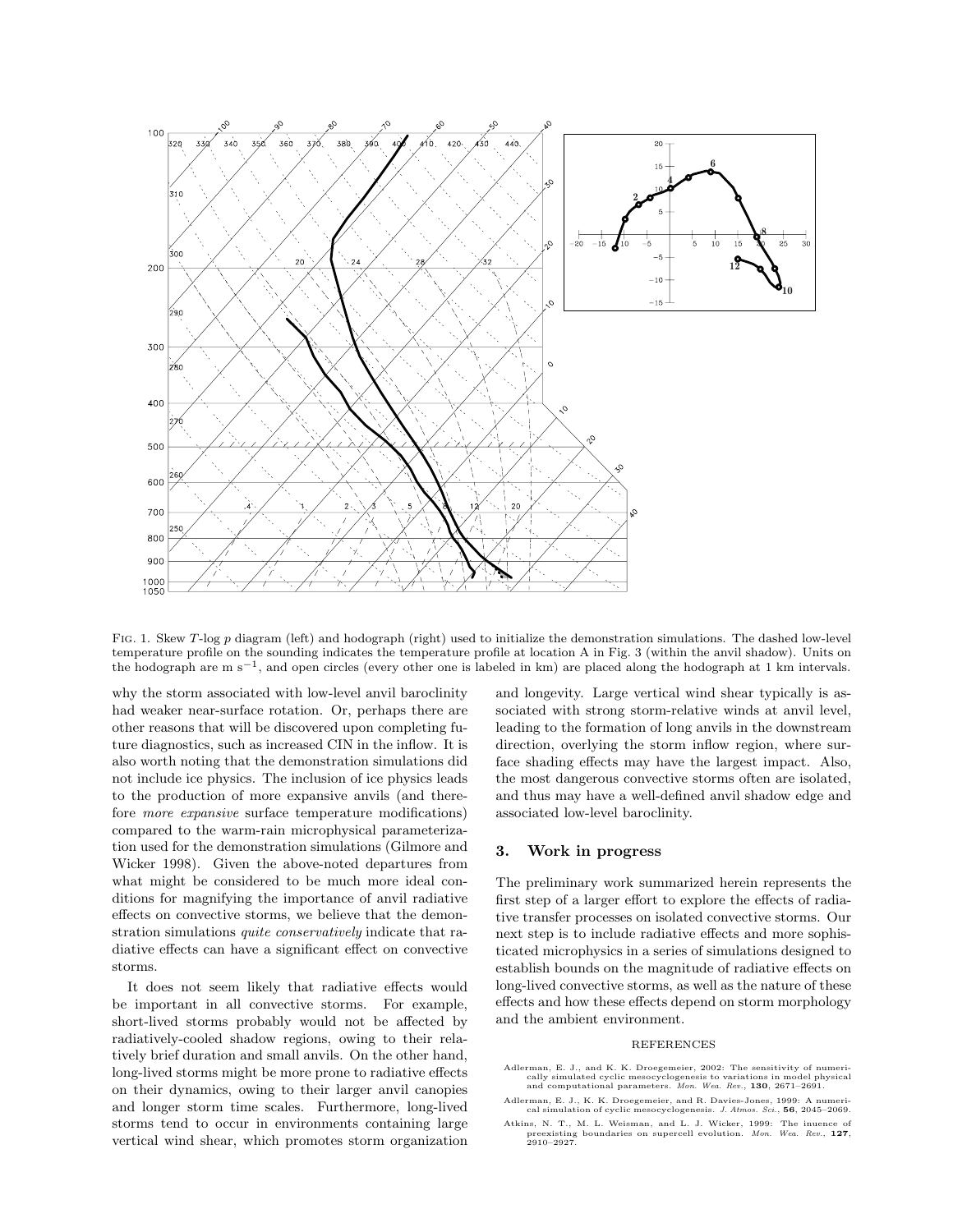- Biggerstaff, M. I., and R. A. Houze, 1993: Kinematics and microphysics of the transition zone of the 10–11 June 1985 squall line. J. Atmos. Sci., 50, 3091–3110.
- Blanchard, D. O., and J. M. Straka, 1998: Some possible mechanisms for<br>tornadogenesis failure in a supercell. Preprints, 19th Conf. on Severe<br>Local Storms. Minneapolis, Amer. Meteor. Soc., 116–119.
- Braun, S. A., R. A. Houze, and M.-J. Yang, 1996: Comments on "The Impact of the Ice Phase and Radiation on a Midlatitude Squall Line System." J. Atmos. Sci., 53, 1343–1351.
- Chen, S., and W. R. Cotton, 1988: The sensitivity of a simulated extratropical mesoscale convective system to longwave radiation and ice-phase<br>microphysics. J. Atmos. Sci., **45**, 3897–3910.
- Chin, H.-N., 1994: The impact of the ice phase and radiation on a midlatitude squall line system. *J. Atmos. Sci.*, **51**, 3320–3343.
- Churchill, D. D., and R. A. Houze, 1991: Effects of radiation and turbulence on the diabatic heating and water budget of the stratiform region of a<br>tropical cloud cluster. J. Atmos. Sci., 48, 903–922.
- Davies-Jones, R. P., 1984: Streamwise vorticity: The origin of updraft rotation in supercell storms. J. Atmos. Sci.,  $41$ , 2991-3006.
- Dudhia, J., 1989: Numerical study of convection observed during the Winter Monsoon Experiment using a mesoscale two-dimensional model. *J.*<br>Atmos. Sci., **46**, 3077–3107.
- Dudhia, J., and M. W. Moncrieff, 1989: A three-dimensional numerical study of an oklahoma squall line containing right-flank supercells. *J.*<br>Atmos. Sci., 46, 3363–3391.
- Finley, C. A., W. R. Cotton, and R. A. Pielke, 2001: Numerical simulation supercell. Part I: Storm<br>too of tornadogenesis in a high-precipitation supercell. Part I: Stormadogenesis<br>evolution and transition into a bow echo.
- Fritsch, J. M., J. Kapolka, and P. A. Hirschberg, 1992: The effects of subcloud-layer diabatic processes on cold air damming. J. Atmos. Sci., subcloud-la<br>**49**, 49–70.
- Gilmore, M. S., and L. J. Wicker, 1998: The influence of midtropospheric dryness on supercell morphology and evolution. Mon. Wea. Rev., 126, 943–958.
- Grasso, L. D., and W. R. Cotton, 1995: Numerical simulation of a tornado vortex. J. Atmos. Sci., 52, 1192–1203.
- Houze, R. A., 1977: Structure and dynamics of a tropical squall line sys-tem.Mon. Wea. Rev., 105, 1540–1567.
- Johnson, K. W., P. S. Ray, B. C. Johnson, and R. P. Davies-Jones, 1987:<br>Observations related to the rotational dynamics of the 20 May 1977<br>tornadic storms. Mon. Wea. Rev., 115, 2463–2478.
- Johnson, R. H., and P. J. Hamilton, 1988: The relationship of surface pressure features to the precipitation and airow structure of an intense midlatitude squall line. Mon. Wea. Rev., 116, 1444-1471.
- Klemp, J. B., 1987: Dynamics of tornadic thunderstorms. Ann. Rev. Fluid Mech., 19, 369–402.
- Klemp, J. B., and R. Rotunno, 1983: A study of the tornadic region within a supercell thunderstorm. *J. Atmos. Sci.*, **40**, 359-377.
- Klemp, J. B., and R. B. Wilhelmson, 1978a: The simulation of three-<br>dimensional convective storm dynamics. J. Atmos. Sci., 35, 1070-1096.
- Klemp, J. B., and R. B. Wilhelmson, 1978b: Simulations of right- and leftorms produced through storm splitting. J. Atmos. Sci., 35, moving sto<br>1097–1110.
- Klemp, J. B., R. B. Wilhelmson, and P. S. Ray, 1981: Observed and nu-merically simulated structure of a mature supercell thunderstorm. J. Atmos. Sci., 38, 1558-1580.
- Lemon, L. R., and C. A. Doswell, 1979: Severe thunderstorm evolution and et in Boswen, 1970; Severe diametersion evolution and structure as related to tornadogenesis. Mon. Wea. Rev., 107, 1184–1197.
- Maddox, R. A., L. R. Hoxit, and C. F. Chappell, 1980: A study of tornadic thunderstorm interactions with thermal boundaries. Mon. Wea. Rev., 108, 322–336.
- Markowski, P. M., E. N. Rasmussen, and J. M. Straka, 1998a: The oc-currence of tornadoes in supercells interacting with boundaries during VORTEX-95. Wea. Forecasting, 13, 852–859.
- Markowski, P. M., E. N. Rasmussen, J. M. Straka, and D. C. Dowell, 1998b: Observations of low-level baroclinity generated by anvil shadows. Mon. Wea. Rev., 126, 2942–2958.
- Markowski, P. M., E. N. Rasmussen, and J. M. Straka, 2002: Direct surface thermodynamic observations within the rear-flank downdrafts nontornadic and tornadic supercells. Mon. Wea. Rev., 130, 1692-1721.
- Markowski, P. M., J. M. Straka, and E. N. Rasmussen, 2003a: Tornadogenesis resulting from the transport of circulation by a downdraft: Ide-<br>alized numerical simulations. J. Atmos. Sci., 60, 795–823.
- Markowski, P. M., C. Hannon, J. Frame, E. Lancaster, A. Pietrycha, R. Edwards, and R. Thompson, 2003b: Characteristics of vertical wind pro-<br>files near supercells obtained from the Rapid Update Cycle. Wea. Fore-<br>casting, 18, 1262–1272.
- McCaul, E. W., and M. L. Weisman, 2001: The sensitivity of simulated supercell structure and intensity to variations in the shapes of environmental buoyancy and shear profiles. Mon. Wea. Rev., 129, 664–687.
- Purdom, J. F. W., 1976: Some uses of high-resolution GOES imagery in the scale forecasting of convection and its behavior. Mon. Wea. Rev., 104, 1474–1483.
- Rasmussen, E. N., S. J. Richardson, J. M. Straka, P. M. Markowski, and D. O. Blanchard, 2000: The association of significant tornadoes with a baroclinic boundary on 2 June 1995. Mon. Wea. Rev., 128, 174–191.
- Rotunno, R., 1981: On the evolution of thunderstorm rotation. Mon. Wea. Rev., 109, 577–586.
- Rotunno, R., and J. B. Klemp, 1982: The influence of the shear-induced pressure gradient on thunderstorm motion. Mon. Wea. Rev., 110, 136– 151.
- Rotunno, R., and J. B. Klemp, 1985: On the rotation and propagation of simulated supercell thunderstorms. J. Atmos. Sci., 42,  $271-292$ .
- Rotunno, R., J. B. Klemp, and M. L. Weisman, 1988: A theory for strong, long-lived squall lines. J. Atmos. Sci., 45, 463–485.
- Rutledge, S. A., and R. A. Houze, 1987: A diagnostic modeling study of the trailing stratiform region of a midlatitude squall line. J. Atmos. Sci., 44, 2640–2656.
- Schlesinger, R. E., 1975: A three-dimensional numerical model of an isolated deep convective cloud: Preliminary results. J. Atmos. Sci., 32, 934–957.
- Skamarock, W. C., M. L. Weisman, and J. B. Klemp, 1994: Three-<br>dimensional evolution of simulated long-lived squall lines. J. Atmos.<br>Sci., 51, 2563–2583.
- Smull, B. F., and R. A. Houze, 1985: A midlatitude squall line with a trailing region of stratiform rain: Radar and satellite observations. Mon. Wea. Rev., 113, 117–133.
- Tao, W.-K., J. Simpson, and S.-T. Soong, 1991: Numerical simulation of subtropical squall line over Taiwan Strait. Mon. Wea. Rev., 119, 2699–2723.
- Tao, W.-K., J. Simpson, C. H. Sui, B. Ferrier, S. Lang, J. Scala, M. D. Chou, and K. Pickering, 1993: Heating, moisture, and water budgets of tropical and midlatitude squall lines: Comparisons and sensitivity to longwave radiation. J. Atmos. Sci., 50, 673–690.
- Trapp, R. J., 1999: Observations of non-tornadic low-level mesocyclo and attendant tornadogenesis failure during VORTEX. Mon. Wea. Rev., 127, 1693–1705.
- Trier, S. B., M. A. LeMone, and W. C. Skamarock, 1998: Effect of three-<br>dimensional structure on the stormwide horizontal accelerations and dimensional structure on the stormwide horizontal accelerations and momentum budget of a simulated squall line. *Mon. Wea. Rev.*, 126, 2580–2598.
- Trier, S. B., W. C. Skamarock, and M. A. LeMone, 1997: Structure and evolution of the 22 February 1993 TOGA COARE squall line: Organization mechanisms inferred from numerical simulation. J. Atmos. 54, 386–407.
- Tucker, D. F., and N. A. Crook, 1999: The generation of a mesoscale con-<br>vective system from mountain convection. Mon. Wea. Rev., 127, 1259-1273.
- Wakimoto, R. M., and H. Cai, 2000: Analysis of a nontornadic storm during<br>VORTEX-95. Mon. Wea. Rev., 128, 565-592.
- Weaver, J. F., and S. P. Nelson, 1982: Multiscale aspects of thunderstorm gust fronts and their effects on subsequent storm development. Mon. Wea. Rev., 110, 707-718.
- Weisman, M. L., 1992: The role of convectively generated rear-inflow jets<br>in the evolution of long-lived mesoconvective systems. J. Atmos. Sci., 49, 1826–1847.
- Weisman, M. L., 1993: The genesis of severe, long-lived bow echoes. J. Atmos. Sci., 50, 645-645.
- Weisman, M. L., J. B. Klemp, and R. Rotunno, 1988: The structure and evolution of numerically simulated squall lines. *J. Atmos. Sci.*, 45, 1990–2013.
- Wicker, L. J., 1996: The role of near surface wind shear on low-level meso-<br>cyclone generation and tornadoes. Preprints, 18th Conf. on Severe Local Storms. San Francisco, Amer. Meteor. Soc., 115–119.
- Wilhelmson, R. B., and J. B. Klemp, 1978: A numerical study of storm splitting that leads to long-lived storms. J. Atmos. Sci., 35, 1974–1986.
- Xue, M., K. K. Droegemeier, and V. Wong, 2000: The Advanced Regional Prediction System (ARPS): A multiscale nonhydrostatic atmospheric simulation and prediction tool. Part I: Model dynamics and verifica-tion. Meteor. Atmos. Phys., 75, 161–193.
- Xue, M., K. K. Droegemeier, V. Wong, A. Shapiro, K. Brewster, F. Carr, D. Weber, Y. Liu, and D. H. Wang, 2001: The Advanced Regional Prediction System (ARPS): A multiscale nonhydrostatic atmospheric simulation and prediction tool. Part II: Model physics and applications. *Meteor. Atmos. Phys.*, **76**, 143-165.
- Zipser, E. J., 1977: Mesoscale and convective-scale downdrafts as distinct components of squall line circulation. Mon. Wea. Rev., 105, 1568–1589.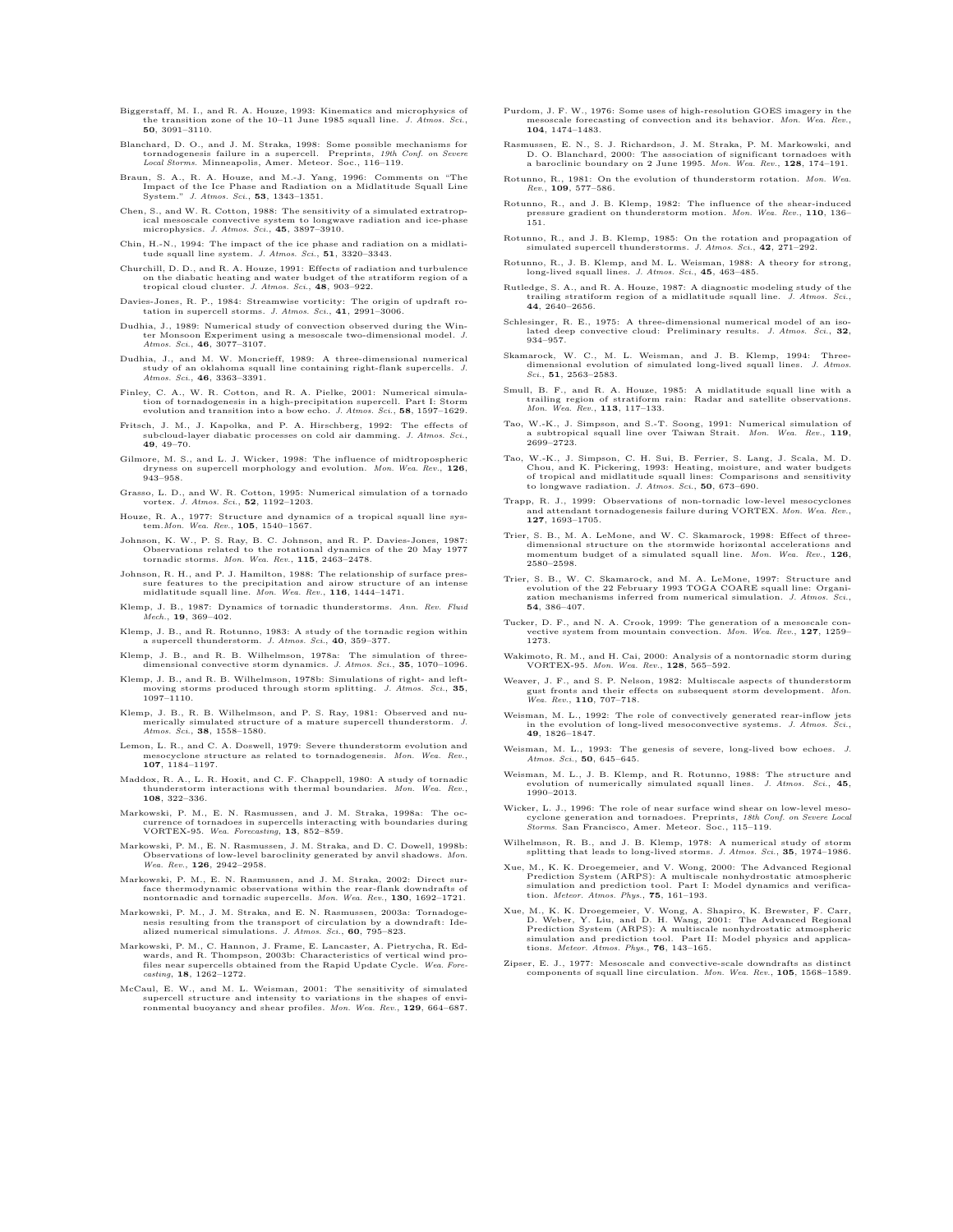

FIG. 2. Simulation results at  $t = 2$  h in the simulation in which radiative effects are excluded. (Left) Isosurface depicting the region of cloud water exceeding 0.1 g kg<sup>-1</sup> and potential temperature deficits at 75 m (1 K contour interval, beginning with  $\theta' = -1$  K). (Right) Close-up view of the cyclonic supercell. The rain water field at 1 km is shaded with colors ranging from green to red (green represents light rain and red represents heavy rain), and horizontal wind vectors and the potential temperature deficit field (1 K contour interval, beginning with  $\theta' = -1$  K) at 75 m also are displayed.



Fig. 3. As in Fig. 2, but for the simulation in which shortwave radiative cooling was emulated beneath the storm anvil. The low-level sounding at location "A" in the left frame is overlaid in Fig. 1.